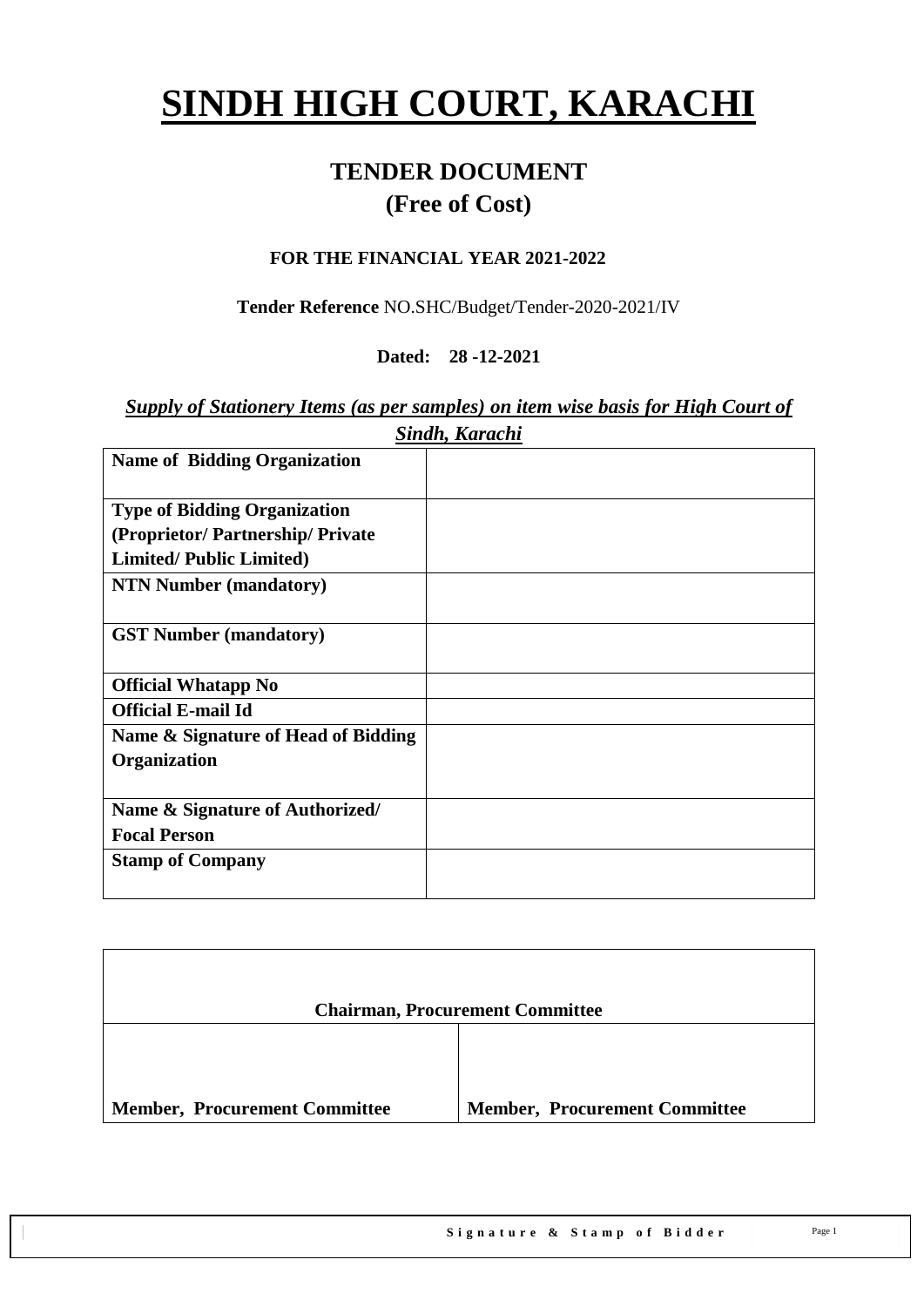# **Contents**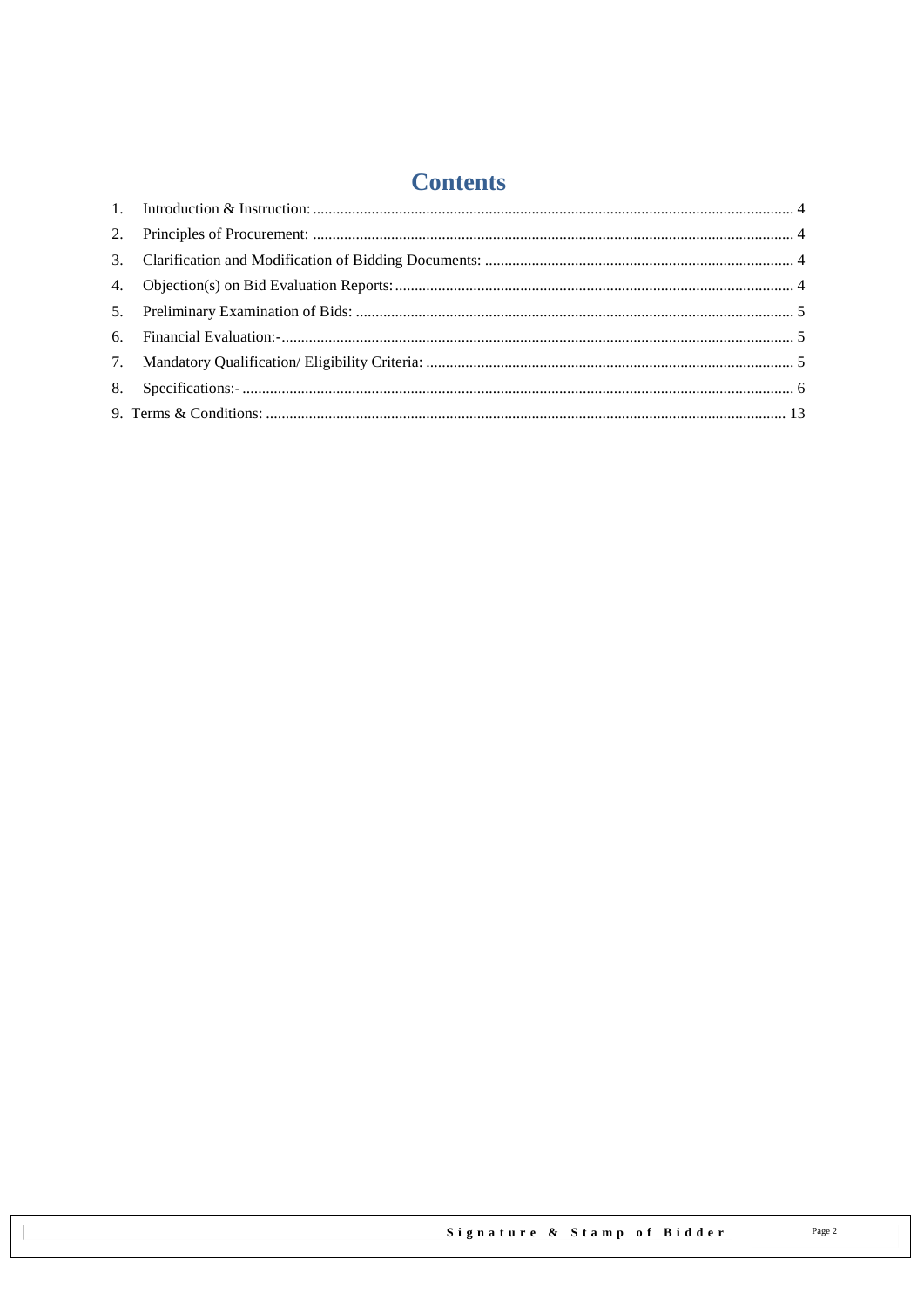Tender Reference No. \_\_\_\_\_\_\_\_\_\_\_\_\_ Dated\_\_\_-\_\_\_\_\_-2021

**To,** 

**The Learned Registrar, Sindh High Court, Karachi.**

Respected Sir,

We, the undersigned, offer to provide our services for **"Supply of Stationery Items (as per samples) on item wise basis for High Court of Sindh, Karachi"**, as a Bid, sealed in an envelope. **Mr.**  $h$ olding **CNIC No.** has been authorized to attend the Bid Meetings on behalf of our organization.

We understand that Sindh High Court is not bound to accept any Proposal you receive and reserves the right to accept or reject any offer and to annul the bidding process and reject all proposals without assigning any reason or having to owe any explanation whatsoever.

The decision of Purchase Committee shall be final and cannot be challenged on any ground at any forum and the Purchase Committee will not be liable for any loss or damage to any party acting in reliance thereon.

Sincerely,

**Name: Designation: Name of Company Dated:**

*\*No need to print this on company letter head.*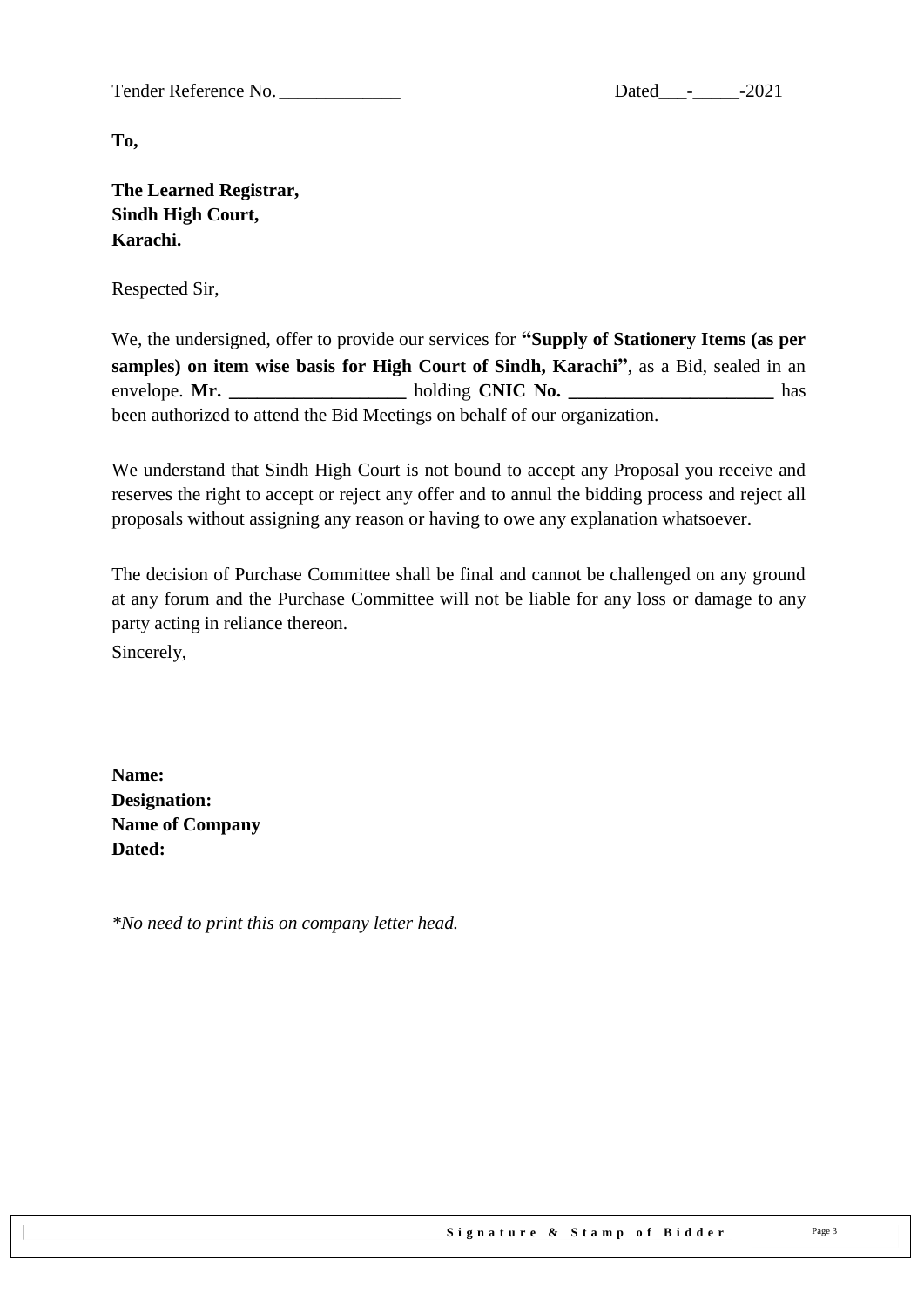## <span id="page-3-0"></span>**1. Introduction & Instruction:**

The SINDH HIGH COURT (SHC) is the highest judicial institution of the province of [Sindh.](https://en.wikipedia.org/wiki/Sindh) We are interested to purchase items, as mentioned in tender document, from your esteemed firm / agency in transparent manner. SHC reserves the right to increase/ decrease the quantities as per requirement in the light of availability of funds, as per rules.

| <b>Description</b>                                                       | Date $\&$ time of Date $\&$ time   |                                              |
|--------------------------------------------------------------------------|------------------------------------|----------------------------------------------|
|                                                                          | Submission of Bids   of Opening of |                                              |
|                                                                          |                                    | <b>Bids</b>                                  |
| <b>Supply of Stationery Articles on item wise</b> On or before On Monday |                                    |                                              |
| basis as per samples.                                                    | Monday                             | $17^{\text{th}}$   $17^{\text{th}}$ January, |
|                                                                          | January, 2022 at $\vert$ 2022 at   |                                              |
|                                                                          | $10:30$ a.m.                       | $11:00$ a.m.                                 |

<span id="page-3-1"></span>Please be informed that in case of public holiday/ unforeseen events, tender will be opened on the next working day.

#### **2. Principles of Procurement:**

 Sindh High Court believes in fair, open, transparent and corruption free tender process. It is ensured that procurements are conducted in a *fair and transparent manner* and the object of procurement brings value for money to our organization. Hence, bidders are directed to provide soft  $\&$  hard copies of all required documents as mentioned in "Eligibility" Criteria". We strictly follow "No Gift Policy" and do not favor any bidder. Any influence for winning the tender will disqualify the bidder from the tender process and bidder may be black listed for the life time subject to rules.

## <span id="page-3-2"></span>**3. Clarification and Modification of Bidding Documents:**

Bidding Document has been prepared as per rules. Clarifications (if any) for contents of bidding documents may be sent to the Procurement Committee comprising D.G (F&A), D.R (Accounts) and Accounts Officer, A.G Sindh through Registrar, High Court in writing, at least five calendar days prior to the date of opening of bid. Clarification in response to a query shall be uploaded on the official website of Sindh High Court. All bidders are advised to visit the website of Sindh High Court for keeping them updated.

#### <span id="page-3-3"></span>**4. Objection(s) on Bid Evaluation Reports:**

 Bid Receiving Time Sheet, Bid Attendance Sheet, Eligibility Criteria Report, Technical Bid Evaluation Report and Financial Bid Evaluation Report shall be uploaded on the official website of High Court of Sindh. Objection(s) if any should be submitted within THREE (03) working days of uploading of reports. Thereafter, no objection shall be entertained.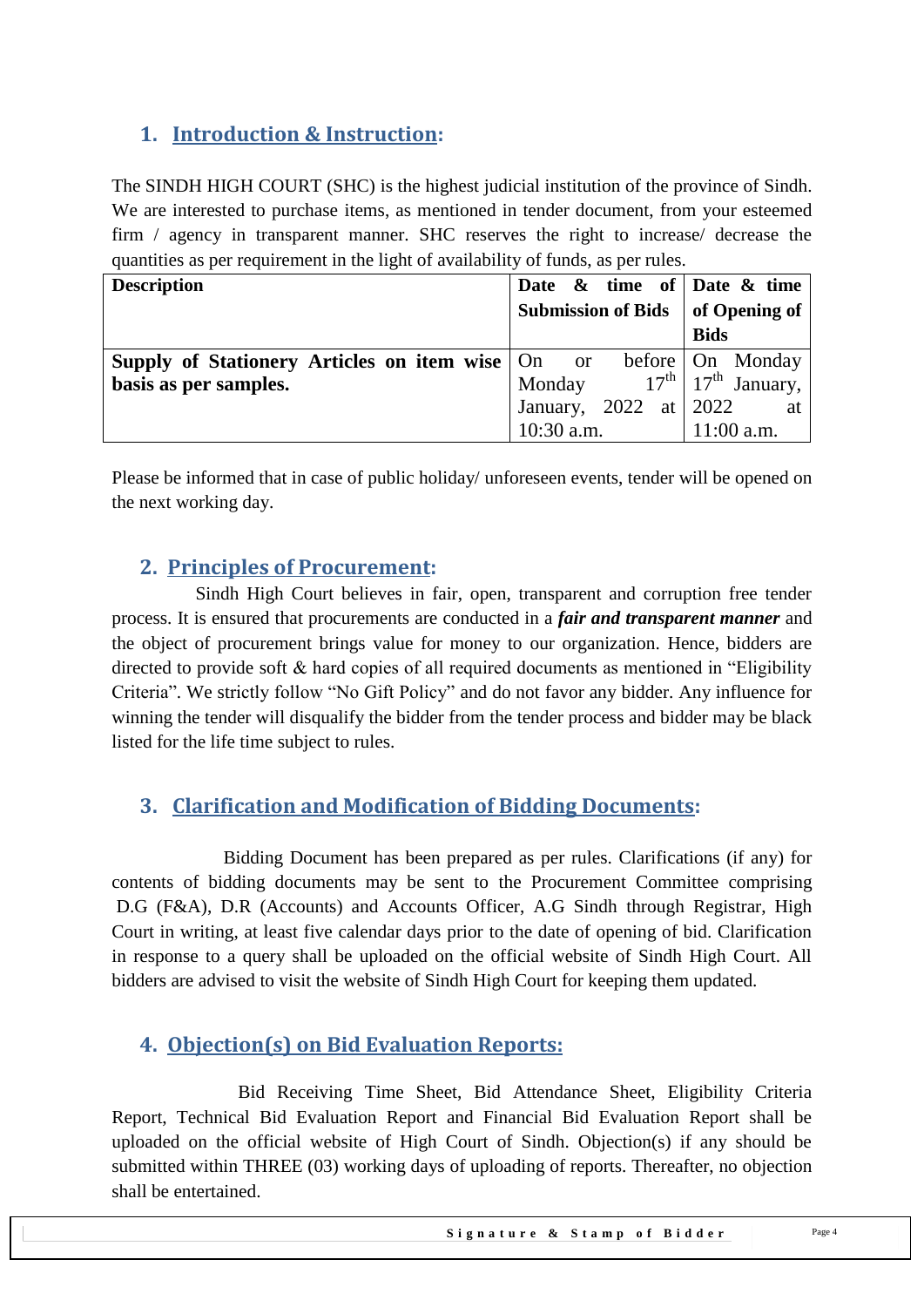## <span id="page-4-0"></span>**5. Preliminary Examination of Bids:**

 Procurement Committee shall examine the bids to confirm that all required documents and specifications/ technical documentation requested in bidding documents have been provided, and to determine the completeness of each document submitted. If any of the required documents or information is missing, the bid shall be rejected. Further, Sindh High Court shall examine the Bid to confirm that all terms and conditions specified in the bidding documents have been accepted by the Bidder without any material deviation or reservation.

#### <span id="page-4-1"></span>**6. Financial Evaluation:-**

 Financial Evaluation of eligibility/technical qualified Bid (s) shall be done on **ITEM WISE BASIS**, as mentioned in financial proposal. All government taxes shall be applicable as per rules. Tender may be awarded to the lowest bidder (s) subject to fulfillment of all the terms & conditions of bidding documents and specifications/ requirements of Sindh High Court as mentioned in bidding documents and as per rules.

## <span id="page-4-2"></span>**7. Mandatory Qualification/ Eligibility Criteria:**

 Hard Copies (print out) of following documents are mandatory. The bids disqualified / not responsive to the Mandatory Qualification Criteria, as mentioned below shall not be eligible for further Evaluation.

| S#             | <b>Eligibility Criteria</b>                                           | <b>Flagged</b> |
|----------------|-----------------------------------------------------------------------|----------------|
|                | Complete filled, signed & stamped Tender Document.                    | A              |
| 2              | Valid General Sales Tax (GST-FBR) Registration with Active Tax        | B              |
|                | Payer Status on FBR website                                           |                |
| $\mathcal{R}$  | Valid Income Tax (FBR) Registration with Active Tax Payer Status      | $\mathbf C$    |
|                | on FBR website                                                        |                |
|                | Dealership Certificate of the product which is being offered to Sindh |                |
|                | <b>High Court</b>                                                     |                |
| $\overline{5}$ | Copies of at least THREE (03) Purchase Orders along with work         | F.             |
|                | completion certificate/ delivery challan of the relevant item during  |                |
|                | the last three years.                                                 |                |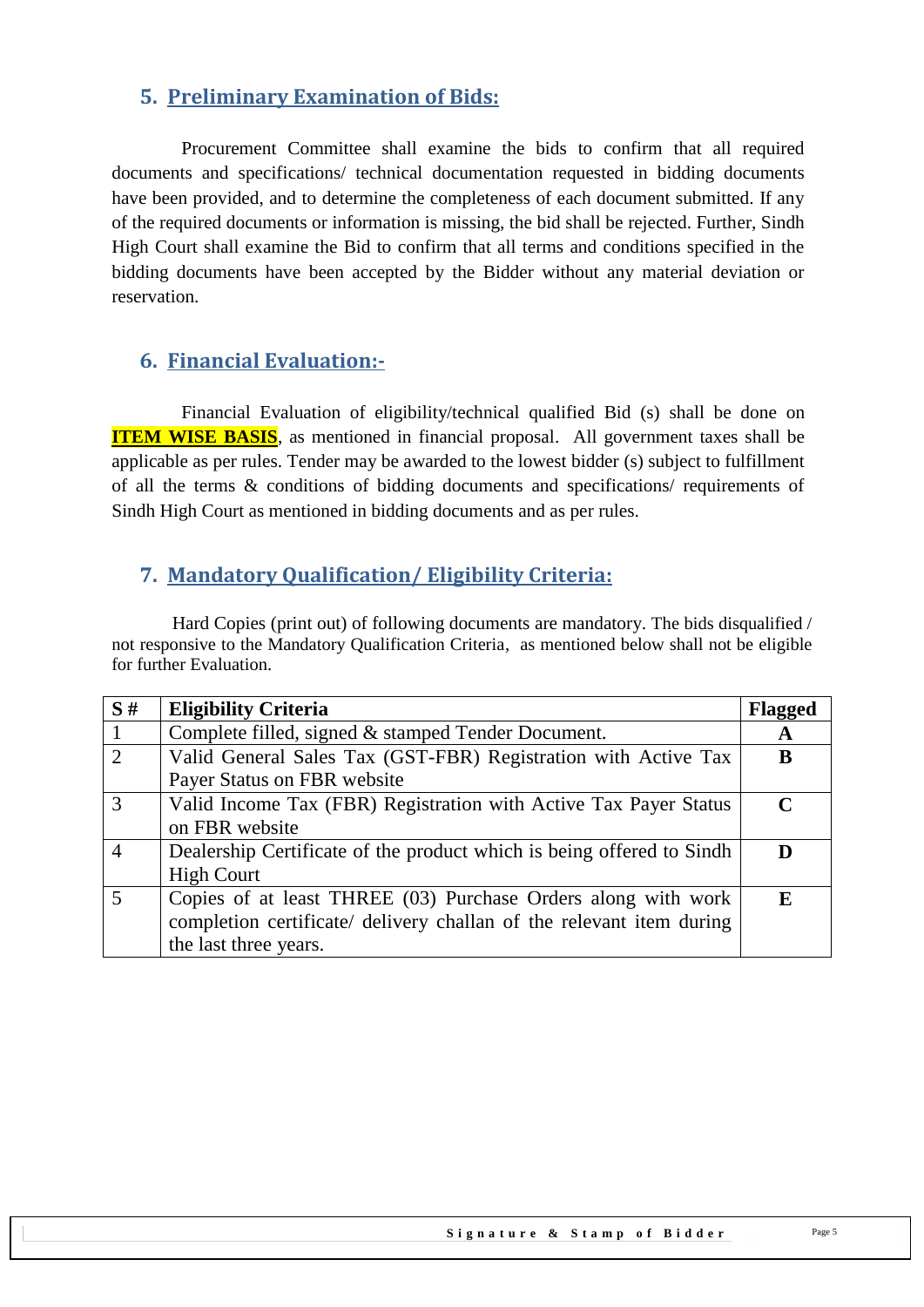| 6              | Affidavit on stamp paper of Rs. 100/- duly notarized to the effect       | $\mathbf{F}$ |
|----------------|--------------------------------------------------------------------------|--------------|
|                | that:                                                                    |              |
|                | $\mathbf{i}$ .<br>The bidder is neither blacklisted nor suspended by any |              |
|                | National / International, including Provincial and Federal               |              |
|                | Government                                                               |              |
|                | ii.<br>Any director or owner of the bidding company is not awarded       |              |
|                | any punishment from any Court of Law.                                    |              |
|                | iii.<br>Bidder has submitted the correct and complete information        |              |
|                | along with the bid/offer. If any document / information is               |              |
|                | found forged / engineered / fake / bogus at any stage, the               |              |
|                | bidder may be declared as Blacklisted in accordance with law             |              |
|                | and the performance guarantee and payment, if any may be                 |              |
|                | forfeited.                                                               |              |
| $\overline{7}$ | Average annual turnover in preceding 3 financial years should not be     | G            |
|                | less than Rs. 1 million demonstrated through income tax returns /        |              |
|                | Audited statement of Accounts.                                           |              |
| 8              | Technical Bid / Proposal on Bidder's Letterhead duly signed and          | H            |
|                | stamped along with the required brochure/technical data etc.             |              |

# <span id="page-5-0"></span>**8. Specifications:-**

| S# | <b>ITEM NAME</b>                                | <b>SPECIFICATION/</b><br><b>BRAND</b> /<br><b>MEASUREMENT</b>                                                                                                                               | <b>REQUIRED</b><br><b>QUANTITY</b> |              | <b>Unit Rate</b><br>with all<br>taxes,<br>transportati<br>on etc. | <b>Amount with</b><br>all taxes,<br>transportatio<br>n etc. |
|----|-------------------------------------------------|---------------------------------------------------------------------------------------------------------------------------------------------------------------------------------------------|------------------------------------|--------------|-------------------------------------------------------------------|-------------------------------------------------------------|
| 01 | <b>BOX FILE</b><br><b>IN PLASTIC</b>            | Size: 13 ½ X 11<br><b>COLOR: BLACK &amp;</b><br><b>GREEN (CHINA</b><br>MADE)<br>As per sample                                                                                               | 120                                | PCS          |                                                                   |                                                             |
| 02 | <b>DOUBLE</b><br><b>PUNCH</b><br><b>MACHINE</b> | <b>BRAND KW-triO®</b><br>or equivalent<br>standard 09880<br>(small size)                                                                                                                    | 12                                 | PCS          |                                                                   |                                                             |
| 03 | <b>DUPLICATI</b><br><b>NG PAPER</b>             | (PER RIM<br><b>CONTAINS 400</b><br>PAGES), LOCAL<br><b>MADE 60 GRAMS</b><br>$(13\frac{1}{2}$ X $8\frac{1}{2})$<br>(FRIENDLY FOR<br><b>CYCLOSTYLING</b><br><b>MACHINE</b> )<br>As per sample | 2000                               | <b>REAMS</b> |                                                                   |                                                             |
| 04 | <b>LINNING</b><br><b>REGISTER</b>               | <b>LOCAL MADE 400</b><br><b>PAGES</b><br>SIZE: 13 $\frac{1}{2}$ X 8 $\frac{1}{2}$<br>As per sample                                                                                          | 200                                | REG.         |                                                                   |                                                             |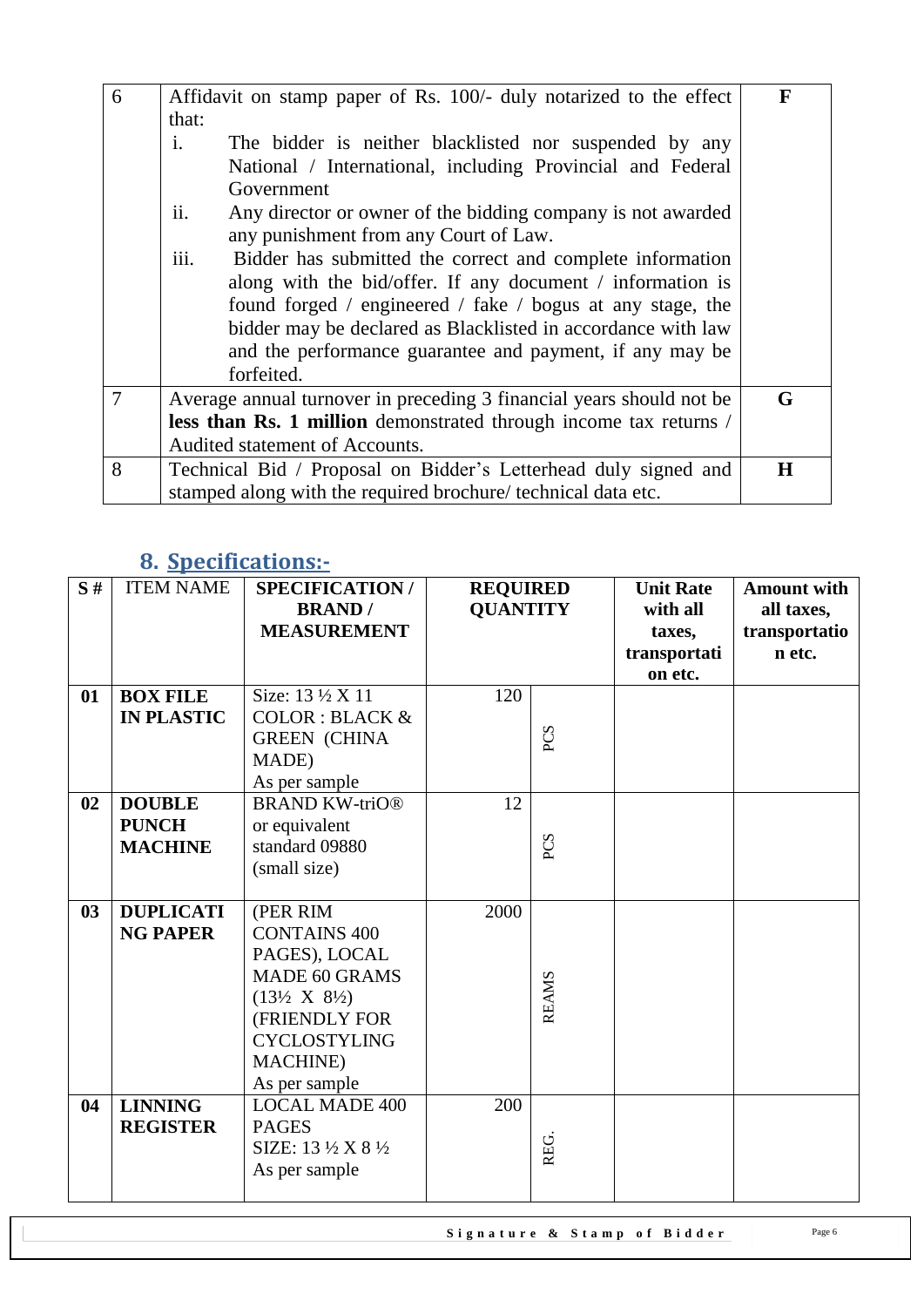|                |                  | $RADIUS - 10$              | 50        |                          |  |
|----------------|------------------|----------------------------|-----------|--------------------------|--|
| 0 <sub>5</sub> | <b>DUSTBIN</b>   |                            |           |                          |  |
|                |                  | HEIGHT: 9 (SMALL           |           |                          |  |
|                |                  | $SIZE$ ) – LOCAL           |           | <b>DUST BIN</b>          |  |
|                |                  | <b>MADE</b>                |           |                          |  |
|                |                  | As per sample              |           |                          |  |
| 06             | <b>ENVELOPE</b>  | $(LARGE)$ (16 x 12)        | 3000      |                          |  |
|                | (LARGE)          | KRAFT 120 GRAMS            |           |                          |  |
|                |                  | As per sample              |           |                          |  |
| 07             | <b>ENVELOPE</b>  | $(MEDIUM)$ $(11 \times 5)$ | 6000      |                          |  |
|                | (MEDIUM)         | <b>OFFSET KRAFT 70</b>     |           |                          |  |
|                |                  | <b>GRAMS</b>               |           |                          |  |
|                |                  | As per sample              |           | <b>ENVELOPES</b>         |  |
|                | <b>ENVELOPE</b>  |                            |           |                          |  |
| 08             |                  | $(SMALL)$ (9 x 4)          | 10000     |                          |  |
|                | (SMALL)          | <b>OFFSET KRAFT 70</b>     |           |                          |  |
|                |                  | <b>GRAMS</b>               |           |                          |  |
|                |                  | As per sample              |           |                          |  |
| 09             | <b>FILE</b>      | <b>LOCAL MADE</b>          | 200       |                          |  |
|                | <b>WRAPPER</b>   | (AS PER SAMPLE)            |           | WRAPPE<br>R <sub>S</sub> |  |
|                |                  | As per sample              |           |                          |  |
|                |                  |                            |           |                          |  |
| 10             | <b>FLAG</b>      | <b>SHOULD NOT BE</b>       | 1200      |                          |  |
|                | <b>GENERAL</b>   | <b>LESS THAN 80</b>        |           |                          |  |
|                | (COLOUR)         | <b>GMS</b>                 |           |                          |  |
|                |                  | (PER PACKET                |           | PACKETS                  |  |
|                |                  | <b>CONTAINS 500</b>        |           |                          |  |
|                |                  | FLAGS)                     |           |                          |  |
|                |                  |                            |           |                          |  |
|                |                  | As per sample              |           |                          |  |
| 11             | <b>GUM STICK</b> | AMOS <sup>®</sup> or       | 600       |                          |  |
|                |                  | equivalent standard 8      |           |                          |  |
|                |                  | <b>GRAMS SMALL</b>         |           | PCS                      |  |
|                |                  | <b>SIZE</b>                |           |                          |  |
|                |                  |                            |           |                          |  |
| 12             | <b>HEAVY</b>     | $(KW-trIO@) - or$          | 05        |                          |  |
|                | <b>DUTY</b>      | equivalent standard        |           | PCS                      |  |
|                | <b>STAPLE</b>    | No. 050LC Brand            |           |                          |  |
|                | <b>MACHINE</b>   |                            |           |                          |  |
| 13             | <b>HEAVY</b>     | $(KW-triO@)$ or            | $25 + 25$ |                          |  |
|                | <b>DUTY</b>      | equivalent standard        |           | PACKET                   |  |
|                | <b>(STAPLE</b>   | 23/17, 23/23               |           |                          |  |
|                | PIN)             |                            |           |                          |  |
| 14             | <b>HIGHLIGHT</b> | Pelican <sup>®</sup> or    | 500       |                          |  |
|                | ER               | equivalent standard        |           |                          |  |
|                |                  | <b>IN DIFFERENT</b>        |           |                          |  |
|                |                  | COLOUR-                    |           | PCS                      |  |
|                |                  |                            |           |                          |  |
|                |                  | YELLOW + GREEN             |           |                          |  |
|                |                  | $+$ PINK $+$ ORANGE        |           |                          |  |
|                |                  | As per sample              |           |                          |  |
| 15             | <b>HOLE</b>      | <b>IRON LOCAL</b>          | 60        |                          |  |
|                | <b>PUNCH</b>     | MADE (AS PER               |           | PCS                      |  |
|                | <b>MACHINE</b>   | SAMPLE)                    |           |                          |  |
|                | (SINGLE)         |                            |           |                          |  |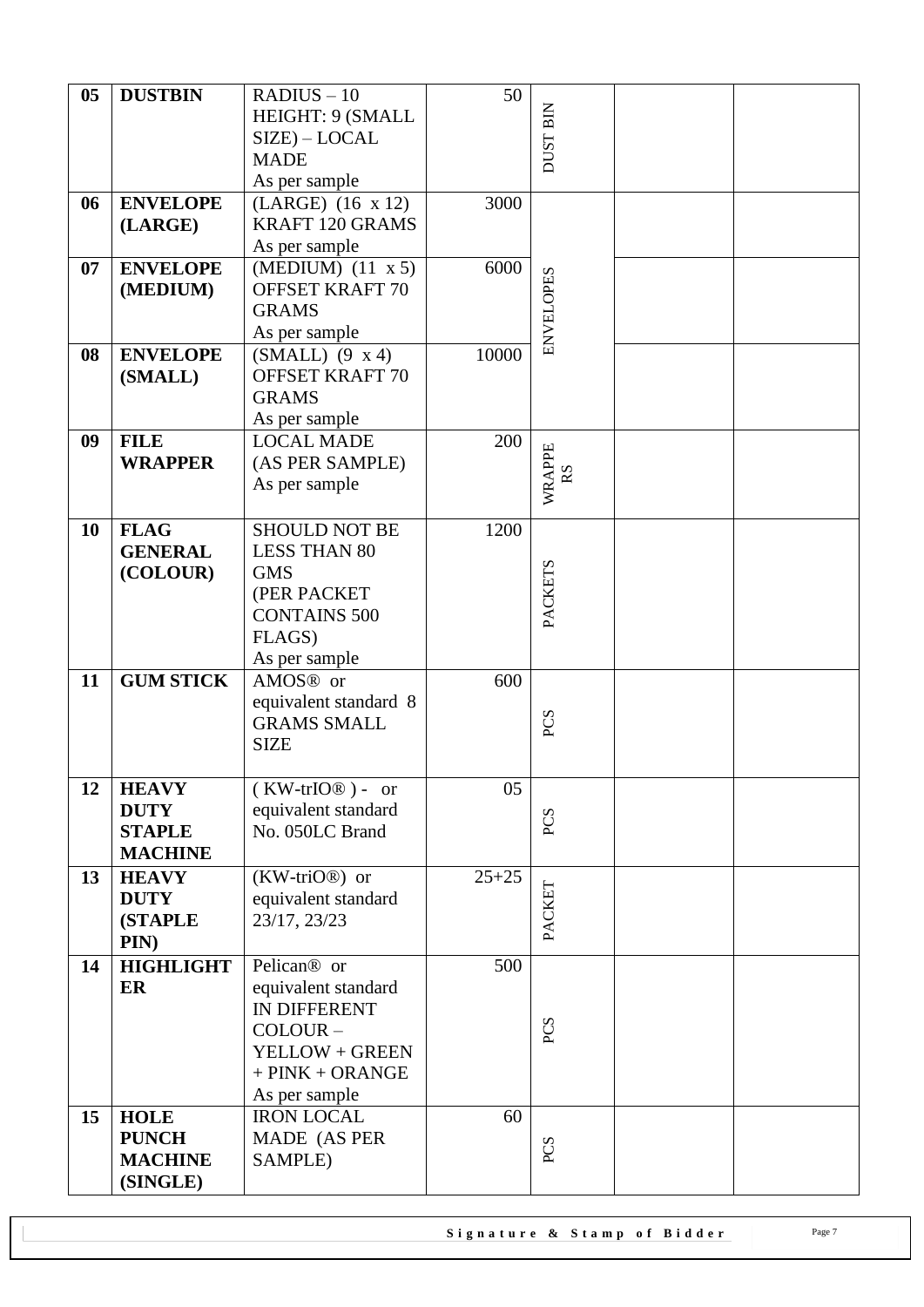| 16 | <b>PAPER</b><br><b>CUTTER</b>                                     | <b>CHINA MADE</b><br>(PLASTIC<br>HANDLE)<br>AS PER SAMPLE                                                                               | 100  | PCS           |  |
|----|-------------------------------------------------------------------|-----------------------------------------------------------------------------------------------------------------------------------------|------|---------------|--|
| 17 | <b>LEDGER</b><br><b>PAPER</b>                                     | 80 GRAMS (13½ X<br>8½) (PER RIM<br><b>CONTAIN 100</b><br>SHEETS WRAPPED<br>WITH PLASTIC<br>SHEET)<br>As per sample                      | 4000 | <b>RIMS</b>   |  |
| 18 | <b>MASKING</b><br><b>TAPE</b>                                     | (BROWN)<br>3" (INCHES)<br><b>JOHNSON®</b>                                                                                               | 48   | PCS           |  |
| 19 | <b>MASKING</b><br><b>TAPE</b>                                     | TRANSPARENT<br>3" (INCHES)<br><b>JOHNSON®</b><br>As per sample                                                                          | 150  | PCS           |  |
| 20 | <b>MARKER</b><br>(PERMANEN<br>T)                                  | DOLLAR ® UM-2<br>or equivalent<br>standard                                                                                              | 300  | PCS           |  |
| 21 | <b>PACKING</b><br><b>PAPER</b><br><b>(BROWN)</b><br><b>SHEET)</b> | <b>LOCAL MADE -</b><br>$(3 \text{ feet } 11$ " X 2 feet<br>11")<br>As per sample                                                        | 500  | <b>SHEETS</b> |  |
| 22 | <b>WRITING</b><br><b>PAD</b><br>(LARGE)                           | <b>LINNING SHEET</b><br>80 GRAMS (50<br>SHEETS) Size 11 $\frac{1}{2}$<br>$x 8\frac{1}{2}$<br><b>LOCAL MADE AS</b><br>PER SAMPLE         | 150  | <b>PCS</b>    |  |
| 23 | <b>WRITING</b><br><b>PAD</b><br>(MEDIUM)                          | <b>LINNING SHEET</b><br>80 GRAMS (50<br>SHEETS) Size $8\frac{1}{2}x$<br>$5\frac{1}{2}$<br><b>LOCAL MADE - AS</b><br>PER SAMPLE          | 150  | PCS           |  |
| 24 | <b>WRITING</b><br><b>PAD</b><br>(LARGE)                           | PLANE OFFSET<br><b>PAPER</b><br>80 GRAMS (50<br>SHEETS) Size 11 $\frac{1}{2}$<br>$x 8\frac{1}{2}$<br><b>LOCAL MADE AS</b><br>PER SAMPLE | 300  | <b>PADS</b>   |  |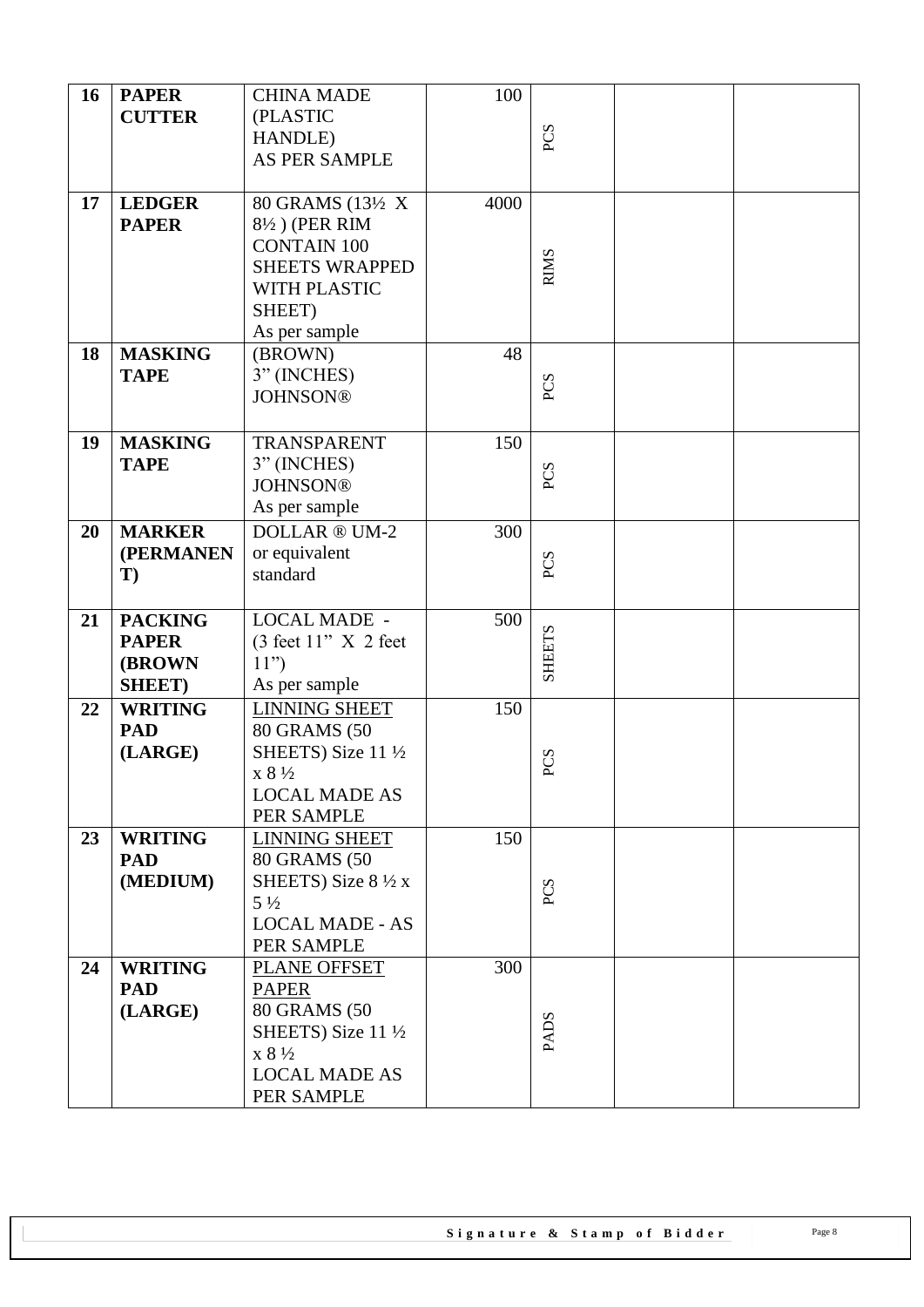| 25 | <b>WRITING</b><br><b>PAD</b><br>(MEDIUM)                         | PLANE OFFSET<br><b>PAPER</b><br>80 GRAMS (50<br>SHEETS) Size $8\frac{1}{2}x$<br>$5\frac{1}{2}$<br><b>LOCAL MADE - AS</b> | 300   | <b>PADS</b> |  |
|----|------------------------------------------------------------------|--------------------------------------------------------------------------------------------------------------------------|-------|-------------|--|
|    |                                                                  | PER SAMPLE                                                                                                               |       |             |  |
| 26 | <b>WRITING</b><br><b>PAD</b><br>(SMALL)<br>/POCKET               | <b>LINING SHEET</b><br>80 GRAMS (50<br>SHEETS) Size 5" x<br>4"<br><b>LOCAL MADE - AS</b><br>PER SAMPLE                   | 50    | <b>PADS</b> |  |
| 27 | <b>PAPER</b><br><b>TAPE</b><br><b>(THREE)</b><br><b>INCHES</b> ) | <b>CHINA MADE</b><br>$3"$ (THREE)<br><b>INCHES</b><br><b>EXCELLENT®</b>                                                  | 120   | PCS         |  |
| 28 | PEN (FOR<br><b>JUDGE)</b>                                        | <b>UNI-BALL®</b><br>FINE DELUX-177<br>or equivalent<br>standard<br>$BLUE + BLACK +$<br>$RED + GREEN$<br>As per sample    | 1200  | PCS         |  |
| 29 | PEN (FOR<br><b>OFFICERS</b> )                                    | M&G® (LEADER)<br><b>STICK GEL PEN</b><br>AGP10772 or<br>equivalent standard<br>$BLUE + BLACK +$<br>$RED + GREEN$         | 1500  | PCS         |  |
| 30 | <b>PEN</b><br>(GENERAL)                                          | DOLLAR <sup>®</sup> Clipper<br>or equivalent<br>standard<br>As per sample                                                | 12000 | <b>PENS</b> |  |
| 31 | <b>PENCIL</b><br><b>RUBBER TIP</b>                               | (FEBERCASTLE®)<br>- or equivalent<br>standard                                                                            | 400   | pencils     |  |
| 32 | <b>PENCIL</b><br>(FOR<br>STAFF)-<br><b>GOLDFISH</b>              | GOLDFISH <sup>®</sup> - or<br>equivalent standard                                                                        | 500   | pencils     |  |
| 33 | <b>PENCIL</b><br><b>COLOUR</b>                                   | PICCASSO <sup>®</sup> or<br>equivalent standard<br>$COLOUR : RED +$<br>$BLUE + GREEN$                                    | 500   | pencils     |  |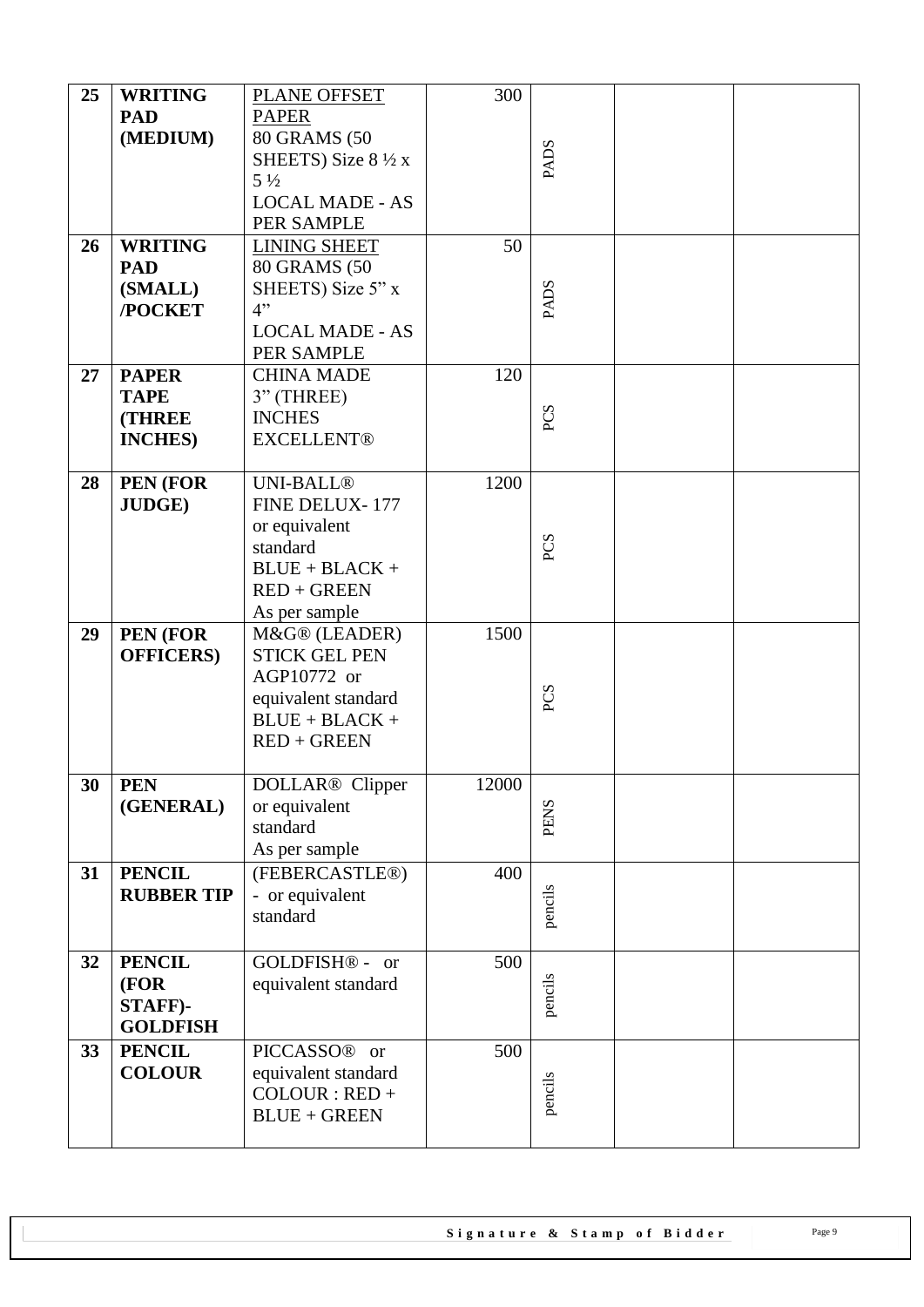| 34 | <b>PHOTOSTAT</b> | IK (Signature)                              | 600  |               |  |
|----|------------------|---------------------------------------------|------|---------------|--|
|    | <b>PAPER</b>     | <b>TRUTONE</b>                              |      |               |  |
|    | $(A-4$ SIZE)     | Technology or                               |      |               |  |
|    |                  | equivalent standard,                        |      |               |  |
|    |                  | 80 GRAMS                                    |      | <b>RIMS</b>   |  |
|    |                  | Size: 21 x 29.7 cm                          |      |               |  |
|    |                  | $(8\frac{1}{2} \times 11\frac{1}{2})$ (500) |      |               |  |
|    |                  | sheets)                                     |      |               |  |
| 35 | <b>PHOTOSTAT</b> | <b>IK COPY PAPER®</b>                       | 5000 |               |  |
|    | <b>PAPER</b>     | 70 GRAMS                                    |      |               |  |
|    | (F4/A)           | SIZE: 216 x 343 mm                          |      |               |  |
|    |                  | $(13\frac{1}{2} X 8\frac{1}{2})$            |      |               |  |
|    |                  | (PER RIM                                    |      |               |  |
|    |                  | <b>CONTAINS 500</b>                         |      | <b>RIMS</b>   |  |
|    |                  | SHEETS)                                     |      |               |  |
|    |                  | (MADE IN                                    |      |               |  |
|    |                  |                                             |      |               |  |
|    |                  | <b>INDONESIA</b> )                          |      |               |  |
| 36 | PIN COUSIN       | As per sample<br><b>CHINE MADE</b>          |      |               |  |
|    |                  | (AS PER SAMPLE)                             | 50   |               |  |
|    |                  |                                             |      | PCS           |  |
|    |                  |                                             |      |               |  |
|    |                  |                                             |      |               |  |
| 37 | <b>POINTER</b>   | DOLLAR <sup>®</sup> 0.3                     | 120  |               |  |
|    |                  | <b>COLOUR</b>                               |      |               |  |
|    |                  | BLACK+BLUE+                                 |      | PCS           |  |
|    |                  | <b>RED+ GREEN</b>                           |      |               |  |
|    |                  | As per sample                               |      |               |  |
| 38 | <b>POKER</b>     | (LOCAL MADE)                                | 200  |               |  |
|    | (WOODEN          | SIZE: Rod = $5 \frac{1}{2}$ "               |      | <b>POKERS</b> |  |
|    | <b>HANDEL</b> )  | Handle wooden 4 1/2                         |      |               |  |
|    |                  | "thick                                      |      |               |  |
|    |                  | (as per sample)                             |      |               |  |
| 39 | <b>POLY</b>      | SIZE: (3) FEET(8)                           | 400  |               |  |
|    | <b>CLOTH</b>     | INCHES $X(3)$ FEET                          |      | PCS           |  |
|    | (RED)            | $(2)$ INCHES $(AS)$                         |      |               |  |
|    |                  | PER SAMPLE)                                 |      |               |  |
| 40 | <b>RUBBER</b>    | <b>PELIKAN®</b>                             | 120  |               |  |
|    |                  | or equivalent                               |      | PCS           |  |
|    |                  | standard                                    |      |               |  |
|    |                  |                                             |      |               |  |
| 41 | <b>RUBBER</b>    | $\text{DUX}\xspace\,\circledcirc\,$         | 100  |               |  |
|    |                  | or equivalent                               |      | PCS           |  |
|    |                  | standard                                    |      |               |  |
|    |                  |                                             |      |               |  |
| 42 | <b>SCALE</b>     | CHINA MADE (12                              | 120  |               |  |
|    | <b>STEEL</b>     | INCHES)                                     |      | <b>SCALES</b> |  |
|    |                  |                                             |      |               |  |
|    |                  |                                             |      |               |  |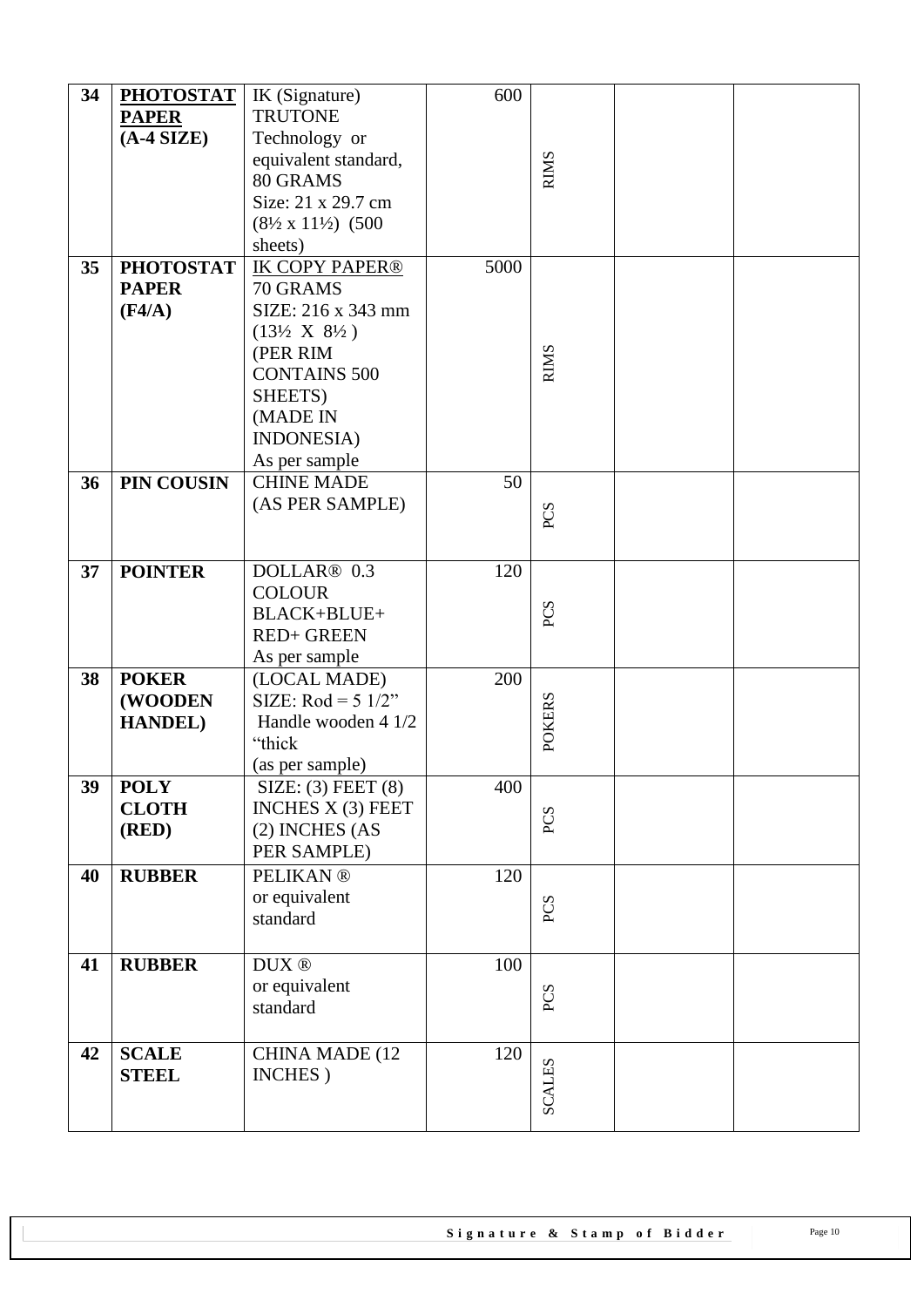| 43 | <b>SCISSOR</b>   | JIALIYA® No. 9007   | 120  |              |  |
|----|------------------|---------------------|------|--------------|--|
|    |                  | or equivalent       |      |              |  |
|    |                  | standard            |      | PCS          |  |
|    |                  | Size: 7" inches     |      |              |  |
|    |                  | (CHINA MADE)        |      |              |  |
| 44 | <b>SHORT</b>     | 200 SHEETS          | 500  |              |  |
|    | <b>HAND NOTE</b> | BRAND: (HB®)        |      |              |  |
|    | <b>BOOK</b>      | <b>LOCAL MADE</b>   |      | PCS          |  |
|    |                  | As per sample       |      |              |  |
| 45 | <b>POST IT</b>   | RED, YELLOW, PIN    | 120  |              |  |
|    | <b>FLAG</b>      | <b>K(FLAGS</b>      |      |              |  |
|    |                  | <b>LANGUETTES</b>   |      |              |  |
|    |                  | <b>BANDERITAS</b> ) |      |              |  |
|    |                  | <b>SIZE</b>         |      |              |  |
|    |                  | 25.4MMX43.2MM       |      | PACKET       |  |
|    |                  | <b>EACH PACKET</b>  |      |              |  |
|    |                  | <b>CONTAIN 50</b>   |      |              |  |
|    |                  | <b>FLAGS</b>        |      |              |  |
|    |                  | As per sample       |      |              |  |
| 46 | <b>STAMP PAD</b> | <b>CRYSTAL®</b>     | 50   |              |  |
|    | (LARGE)          | (LARGE) CLASSIC     |      |              |  |
|    |                  |                     |      | PCS          |  |
|    |                  |                     |      |              |  |
| 47 | <b>STAMP PAD</b> | CRYSTAL® 28.5       | 50   |              |  |
|    | <b>INK</b>       | <b>GM</b>           |      |              |  |
|    |                  | or equivalent       |      | PCS          |  |
|    |                  | standard            |      |              |  |
| 48 | <b>STAPLER</b>   | (ELEGANT ®M-        | 300  |              |  |
|    | <b>MACHINE</b>   | 600) STD or         |      |              |  |
|    |                  | equivalent standard |      | PCS          |  |
|    |                  |                     |      |              |  |
| 49 | <b>STAPLER</b>   | $(KW-TRIO@)$ 26/6   | 4000 |              |  |
|    | <b>PIN</b>       | As per sample       |      |              |  |
|    |                  |                     |      | PACKET       |  |
|    |                  |                     |      |              |  |
| 50 | <b>STAPLER</b>   | $(KW-triO@) - No.$  | 100  |              |  |
|    | <b>REMOVER</b>   | 0508B               |      |              |  |
|    |                  | As per sample       |      | PCS          |  |
|    |                  |                     |      |              |  |
| 51 | <b>STICKING</b>  | FLORENCE-           | 200  |              |  |
|    | <b>COLOUR</b>    | PRONOTI or          |      |              |  |
|    | <b>FLAGS</b>     | equivalent standard |      | PCS          |  |
|    |                  |                     |      |              |  |
| 52 | <b>STICKING</b>  | NON FLORENCE -      | 350  |              |  |
|    | <b>COLOUR</b>    | <b>PRONOTI®</b>     |      |              |  |
|    | <b>FLAGS</b>     | or equivalent       |      | PCS          |  |
|    |                  | standard            |      |              |  |
| 53 | <b>THREAD</b>    | AS PER SAMPLE       | 4000 |              |  |
|    | <b>BALL</b>      |                     |      |              |  |
|    |                  |                     |      | <b>BALLS</b> |  |
|    |                  |                     |      |              |  |
|    |                  |                     |      |              |  |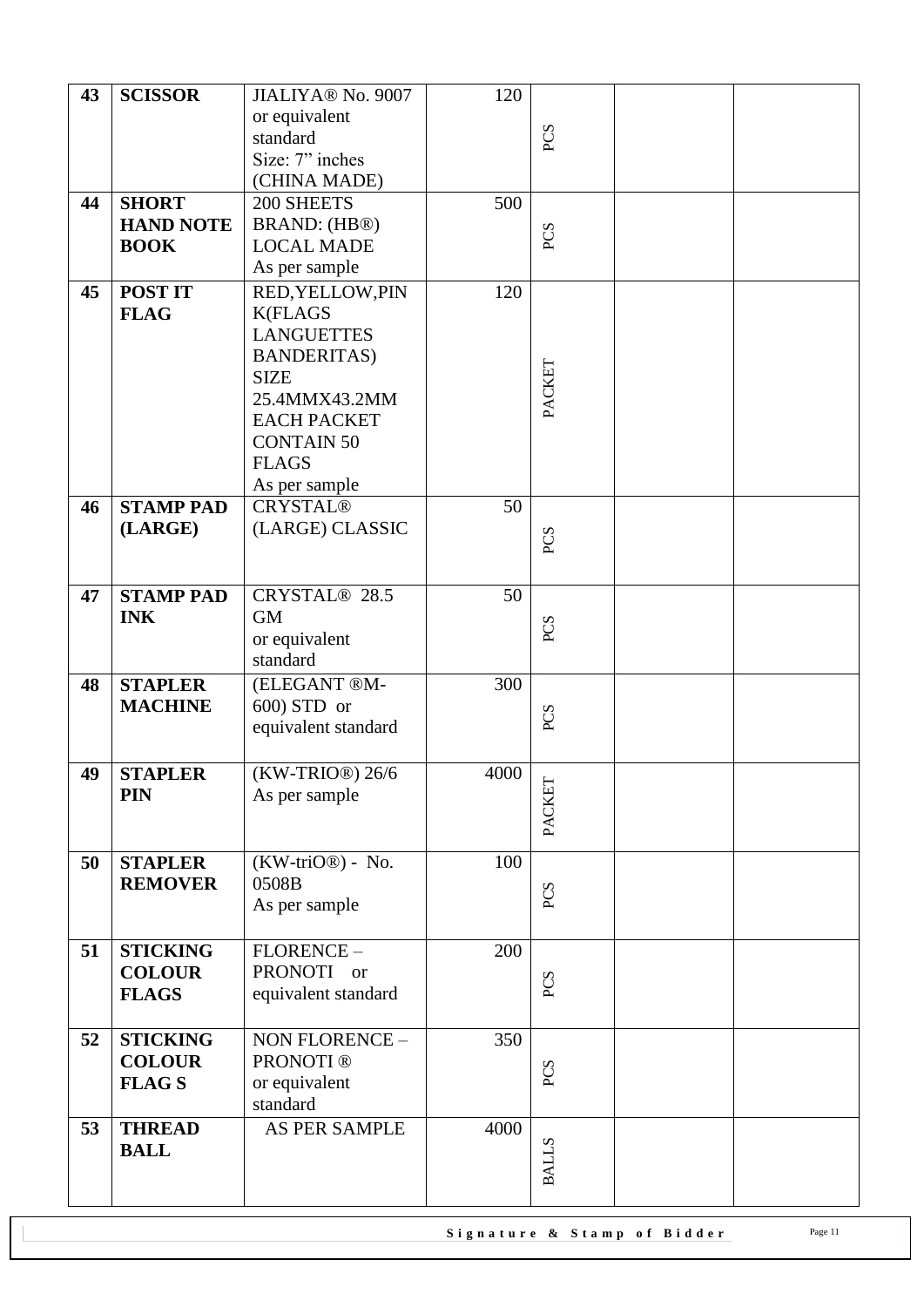| 54 | <b>WATER</b><br><b>COUSIN</b>                         | <b>LOCAL CHINA</b><br><b>MADE</b><br>(AS PER SAMPLE)                                                 | 200 | PCS                          |  |
|----|-------------------------------------------------------|------------------------------------------------------------------------------------------------------|-----|------------------------------|--|
| 55 | <b>WHITTO/</b><br><b>CORRECTIO</b><br><b>N PEN</b>    | DUX <sup>®</sup> or<br>equivalent standard                                                           | 500 | PCS                          |  |
| 56 | <b>WRAPPER</b><br><b>WITH HARD</b><br><b>BOARD</b>    | (LOCAL MADE)<br><b>AS PER SAMPLE</b>                                                                 | 100 | <b>BOARDS</b><br><b>HARD</b> |  |
| 57 | <b>PEN</b><br>(FOR<br><b>HON'BLE</b><br><b>JUDGE)</b> | <b>UNI-BALL EYE</b><br>MICRO® UB-150<br>$BLUE + BLACK +$<br>RED+ GREEN)<br>or equivalent<br>standard | 600 | PCS.                         |  |

- a) Please visit the store of High Court before quoting rates and quote rates after inspecting samples.
- b) Rates must be quoted in Pakistani Currency.
- c) Rates must be inclusive of transportation/ installation and all other charges if any.
- d) All Government taxes shall be applicable as per rules and the same shall be deducted by the Office of A.G Sindh and its decision shall be final.
- e) No request for change in price shall be considered under any circumstances due to fluctuation in dollar prices or any other factor affecting the prices.
- f) Quality is our main priority. Quality cannot be compromised as per rules, by accepting low quality products on the ground of equivalent standard.

| <b>Chairman, Procurement Committee</b> |                                      |  |  |  |  |
|----------------------------------------|--------------------------------------|--|--|--|--|
| <b>Member, Procurement Committee</b>   | <b>Member, Procurement Committee</b> |  |  |  |  |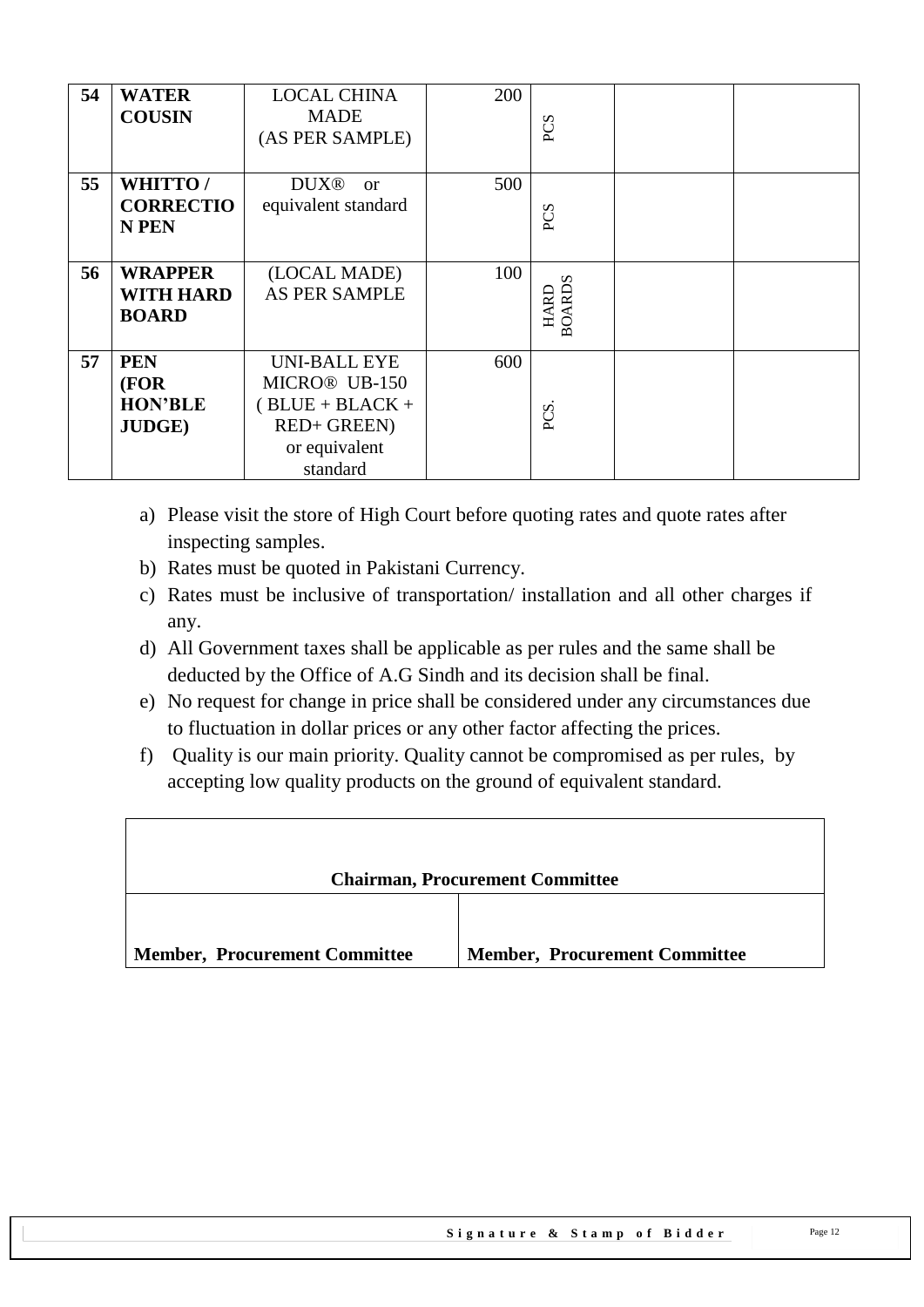## <span id="page-12-0"></span>**9. Terms & Conditions:**

- 1. **Bidding Method**: *Single Stage-One Envelope method* will be adopted for bidding process as per SPPRA Rules.
- 2. **Qualification/ Eligibility:** Bidders are bound to submit soft and hard copies of all documents as mentioned in Eligibility Criteria Section, in order to establish their eligibility to participate in bid. In case of non-availability of either, soft or hard copy, bidder may be disqualified.
- 3. **Bid Security**: Bid Security of 1% of total quoted amount will be deposited along with Tender Document in shape of BID SECURITY FORM/ PAY ORDER/ BANK DRAFT as reflected in tender notice. Bid Security should favour Registrar, High Court of Sindh, Karachi. The bid security of unsuccessful bidder will be released by SHC after award of work or after expiry of bid validity period as per rules.
- 4. **Late Bids**: Sindh High Court shall not consider any bid that arrives after the deadline for submission of bids, as reflected in NIT. Any bid received after the deadline for submission of bids shall be declared late, rejected, and returned unopened to the Bidder.
- 5. **Responsive Bids**: A substantially responsive Bid is one that conforms to all the terms, conditions, and specifications of the Bidding Documents without material deviation, reservation, or omission. Non-responsive Bids shall not be considered. Bidders are advised in their own interest to prepare their bids as per format, requirements, terms & conditions, mentioned in bid documents. Bidders are also advised to submit soft and hard copies of all required documents along with their bids.
- 6. **Award of Contract**: Sindh High Court may award the Contract to the **qualified Bidder** whose offer has been determined to be the lowest bid and is substantially responsive to the Bidding Documents, provided further that the Bidder is determined to be qualified to perform the Contract satisfactorily.
- 7. **Notification/ Purchase Order for Award of Contract**: Prior to the expiration of the period of bid validity, Sindh High Court will notify the successful Bidder, in writing, that its Bid has been accepted. Until a formal Contract is prepared and executed, the purchase order/ notification of award shall constitute a binding Contract.
- 8. **Performance Security**: The bid security of successful bidder will be released after submission of Performance Security equal to **5% of total cost of contract**.
- 9. **Release of Performance Security**: Performance Security shall be released after successful delivery of goods and issuance of satisfactory certificate from the concerned officer.
- 10. **Validity Period:** The procurement contract will be awarded within bid **validity period i.e. 90 days** as per SPRRA Rules.
- 11. **Receiving/Acceptance of Purchase Order:** The vendor will sign the copy of the Purchase Order as acknowledgement. Copy of Purchase Order along with relevant documents must be submitted along with bill.
- 12. **Delivery Mechanism**: Successful bidder shall deliver the goods within **thirty (30) calendar days** of issuance of Purchase Order. No request for extension in delivery date shall be considered.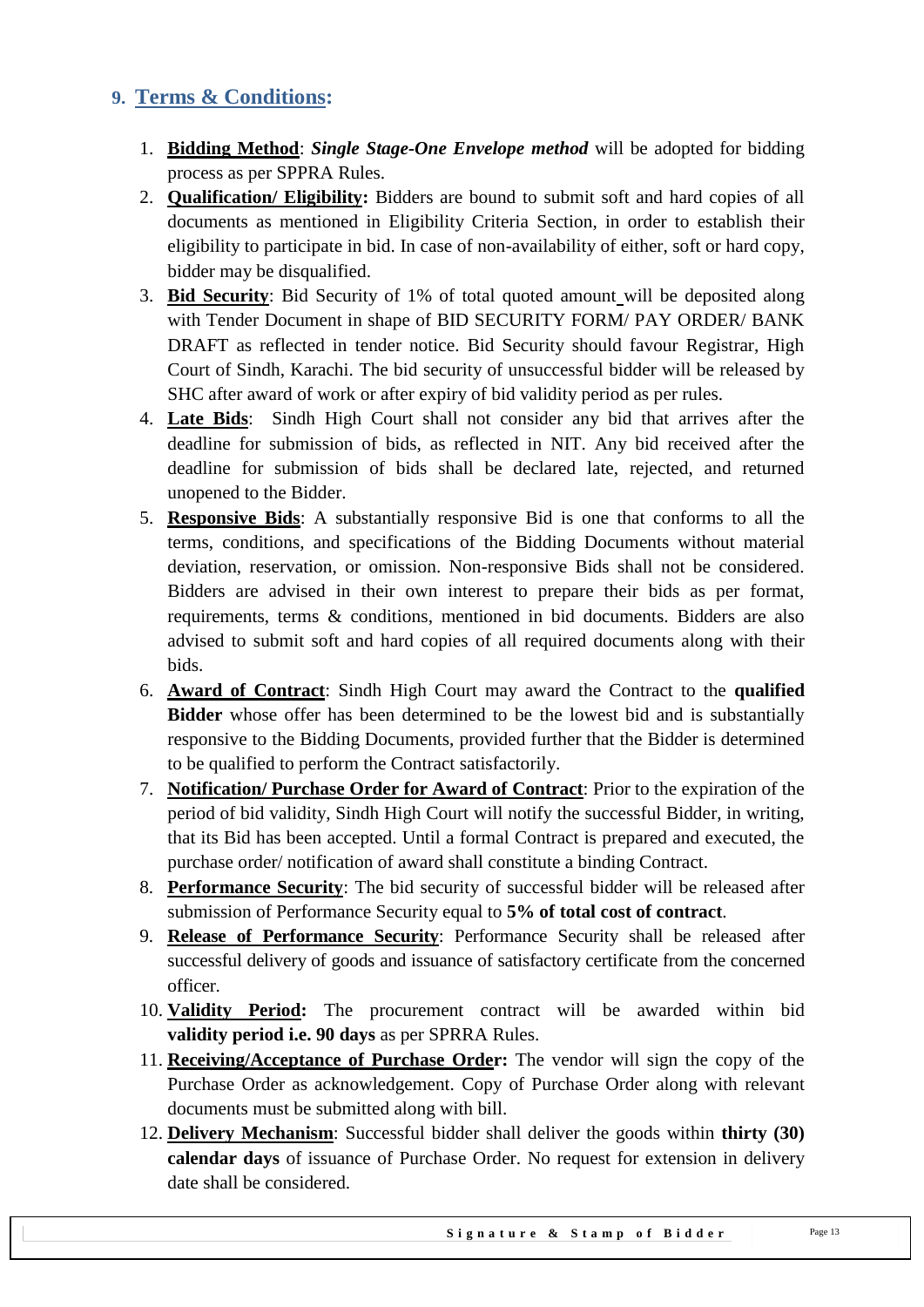- 13. **Delayed Delivery:** 1% penalty of the total amount will be imposed per day for which the company/firm/agency failed to deliver within the delivery/execution period.
- 14. **Inspection:** Physical inspection will be carried out by the Building Supervisor of this Court. Ordered material is subject to final inspection at the time of delivery.
- 15. **Quantity Delivered:** Competent Authority reserves the right to increase/decrease the quantity as per requirement and availability of funds, as per rules.
- 16. **Payment Term:** Payment shall not be made in advance before making delivery. Payment shall be issued by the office of A.G Sindh and cheque will be handed over to bidder (s) or his authorized representative (s).
- 17. **Condition of Goods**: All items must meet in all respects with the sample/specifications  $\&$  conditions of the Order and must be in good condition  $\&$ conform to the best industrial quality standards; otherwise they will be liable to be rejected as per rules.
- 18. **Rejection of Goods:** We reserve the right to cancel any or all the items if material is not in accordance with our specification or if the delivery is delayed.
- 19. **Disclosure of Confidential Script/Material:** All rights reserve with the SHC and no information either in written/electronic media/copying form should be disseminated without the permission of the authority.
- 20. **Resolution of Differences:** In case of any difference or dispute arises between the parties, the same shall be dealt with as per rules.
- 21. **Rules, Regulations & Policies:** All rules, regulations and policies will be governed in accordance to the SPPRA.
- 22. **Mistakes in Calculation:** The contractor/ supplier will be liable for any mistakes in calculation of price/ rate and amount and shall be liable to suffer the loss arises at any stage of contract, due to mistakes in calculation or tax rates.
- 23. **Government tax(es), levi(es) and charges(s)**: All Government taxes (including Income tax and stamp duty), levies and charges will be charged as per rules. Bidder should keep them updated regarding taxation issues in consultation with the relevant tax regulatory authorities.
- 24. **Stamp Duty**: Stamp duty will be levied as per rules. All matters of stamp duty shall be dealt with by the budget branch and A.G Sindh.
- 25. **Alternative Bids**: Alternative bids shall not be considered and complete tender shall be rejected being non-responsive.
- 26. **Cost of Bidding**: Tender documents can be downloaded free of cost. However, the Bidder shall bear all costs associated with the preparation and submission of its bid, and Sindh High Court shall not be responsible or liable for those costs, regardless of the conduct or outcome of the bidding process.
- 27. **Rights of Sindh High Court**: Sindh High Court reserves the right to accept or reject any bid, and to annul the bidding process and reject all bids at any time prior to contract award, without thereby incurring any liability to Bidders.
- 28. **Interest on Late Payments**: No interest shall be paid on late payment if cheque is received late from the Office of A.G Sindh. However, every effort shall be made for timely payments to successful bidders.
- 29. **Insurance:** The goods supplied under that contract should be fully insured. All cost of insurance shall be paid by the successful bidder. If the goods are not insured then